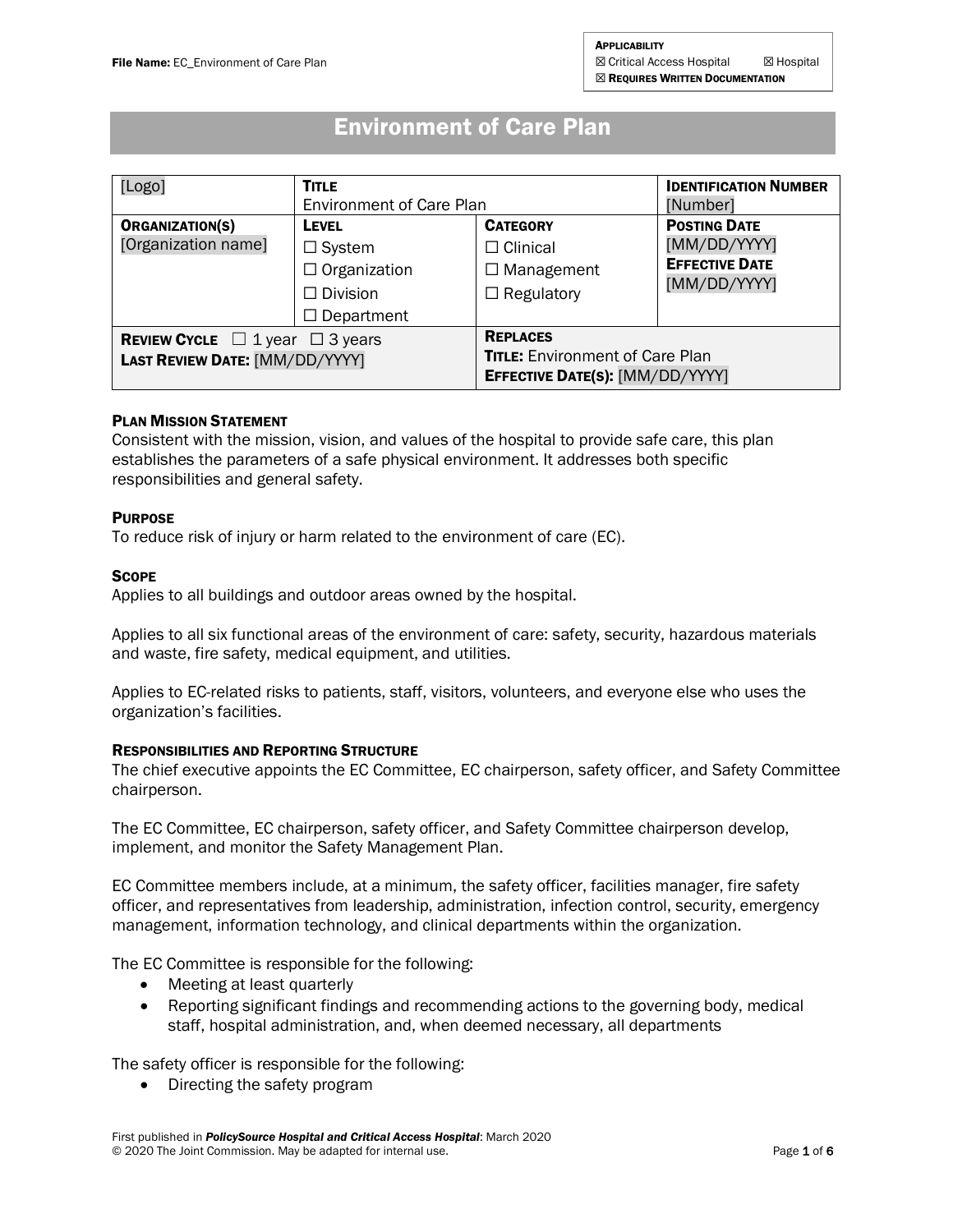- Directing ongoing, organizationwide performance improvement activities related to the EC management programs
- Organizing and implementing the Safety Committee
- Intervening whenever conditions exist that pose a threat of damage to equipment or property
- Evaluating information submitted to the Safety Committee

The Safety Committee is responsible for the following:

- Meeting at least six times a year
- Inspecting all areas of the organization to identify safety hazards
- Intervening whenever conditions exist that may pose an immediate threat to life or health
- Developing policies and procedures
- Understanding applicable safety regulations
- Evaluating the effectiveness of the safety program and its components on an annual basis

Department directors and/or managers are responsible for the following:

- Implementing and enforcing employee workplace safety
- Using appropriate safety program guidelines provided by the EC Committee and the Safety Committee to ensure staff awareness and effective implementation
- Following up with employees who miss safety education program sessions

Each employee is responsible for the following:

- Attending safety education programs
- Understanding how the material relates to his or her specific job requirements
- Following the safety guidelines established in the Safety Management Plan

### **OBJECTIVES**

- 1. Develop and implement department-specific safety policies and education.
- 2. Monitor, track, and trend employee injuries throughout the organization.
- 3. Use environmental tour data effectively.
- 4. Develop and implement employee and contractor knowledge of the Safety Management Plan.

### **PROCESSES**

### Risk Assessments

Risk assessments proactively evaluate the impact of proposed changes to new or existing areas of the organization. The purpose is to reduce the likelihood of future incidents that have the potential to result in harm, injury, or other loss to patients, employees, or hospital assets.

The Safety Committee performs the following activities:

- Receives reports of potential safety issues.
- Discusses potential safety issues, including relevant data and possible actions to mitigate the risk.
- Advises management on actions to mitigate identified risks.
- Documents the risk assessment process in its minutes.
- Provides a report to the EC Committee, when appropriate.

### Incident Reporting and Investigation

The Safety Management Plan documents patient and visitor incidents, employee incidents, and property damage. The purpose is to identify trends or patterns in incidents to develop changes that control or prevent future occurrences.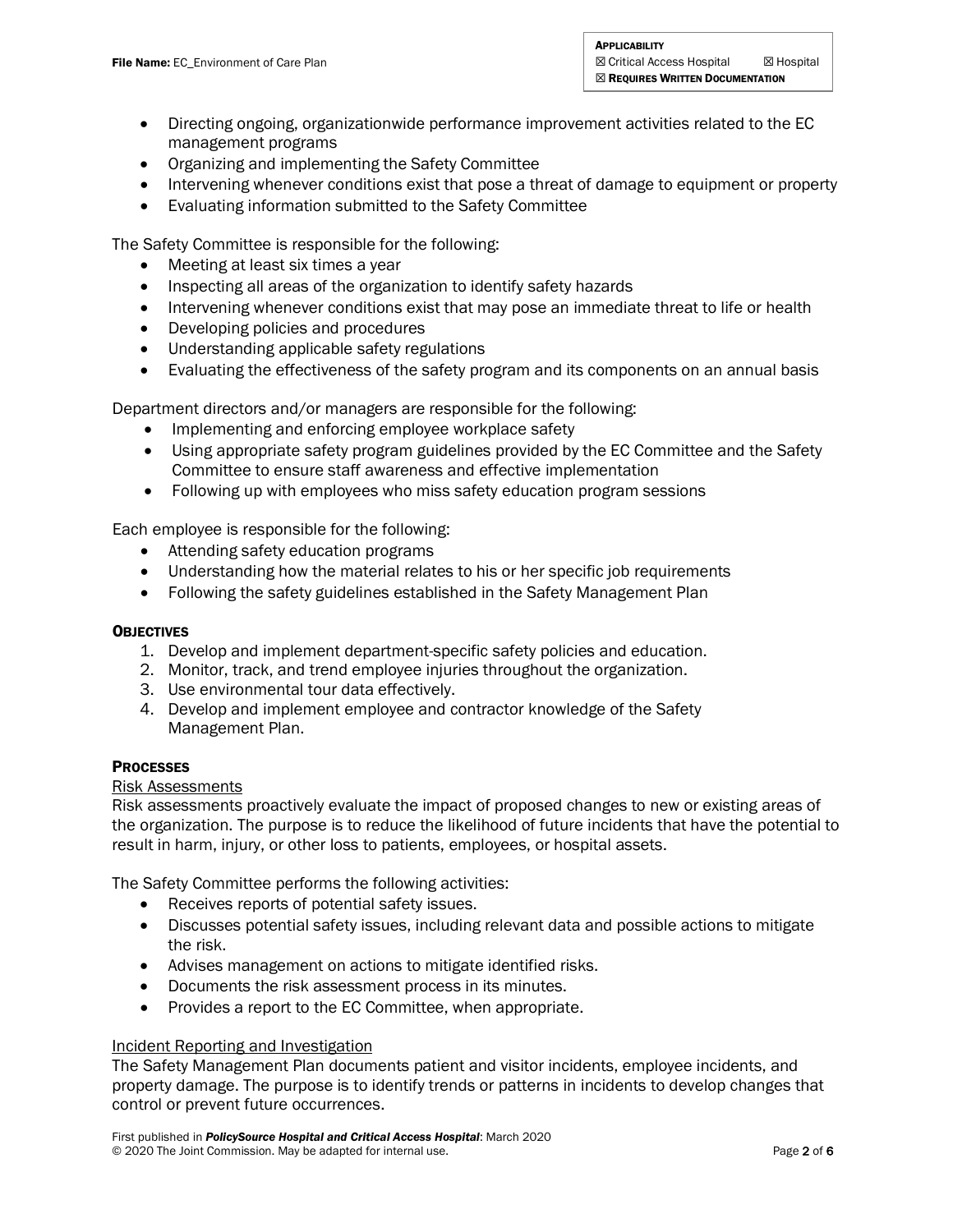The Public Safety department performs the following activities:

- Documents patient and visitor incidents on the Occurrence Report.
- Completes Public Safety Incident Reports.
- Directs reports of patient and visitor incidents to the Risk Management department.
- Directs reports of employee injuries and incidents to the Workers' Compensation department.
- Directs reports of property damage to the manager of public safety.

The Employee Health, Workers' Compensation, Risk Management, and Public Safety departments perform the following activities:

- Analyze incident reports.
- Report findings of that analysis to the Safety Committee.

## Environmental Tours

The safety officer participates in the management of environmental tours. The purpose of environmental tours is to observe and evaluate the current conditions in the EC.

Those who participate in the environmental tour perform the following activities:

- Evaluate employee knowledge and skills.
- Observe current practices.
- Evaluate environmental conditions.
- Report results of the tour to the EC Committee and Safety Committee.

The EC Committee performs the following activities:

- Reviews results of environmental tours.
- Provides an overview of environmental tour findings to leadership and other groups, including but not limited to the Patient Safety Committee and the Performance Improvement Committee.[\\*](#page-5-0)

## Safety Recalls

The Safety Management Alert System collects and distributes information about recalled products, blood, food, supplies, medications, and equipment. The purpose is to minimize the risk of a recalled item causing harm to an individual.

The Medical Equipment Management Committee and Safety Committee review recall and alert compliance.

Designated departments develop approved implantable device tracking methods to include all information required by the Food and Drug Administration.

### Policies and Procedures

Safety-related policies and procedures provide guidance on both systemwide and department-level safety issues. These are reviewed at least every three years or more often if required by regulatory standards. The purpose is to establish standardized expectations to decrease the variations in processes that can cause risk.

The safety officer performs the following activities:

- Coordinates the development of systemwide safety policies and procedures.
- Assists department managers in the development of new department-level safety policies and procedures.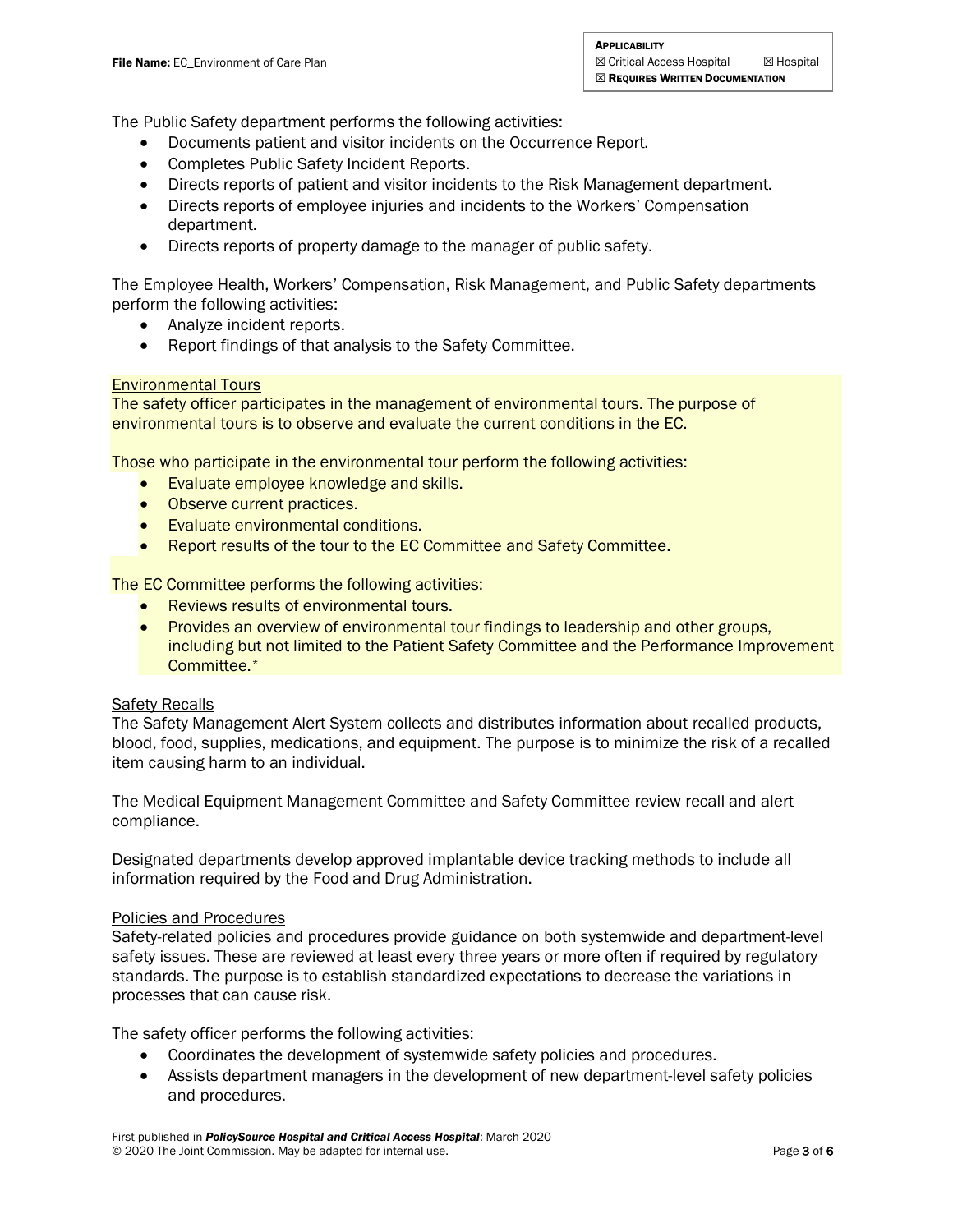- Distributes systemwide safety policies and procedures to all departments.
- Ensures enforcement of all safety policies and procedures.

Department directors and/or managers perform the following activities:

- Manage the development of safety policies and procedures specific to their departments. These include but are not limited to safe operations, use of hazardous equipment, and use of personal protective equipment.
- Distribute department-level safety policies and procedures to their employees.
- Ensure enforcement of all safety policies and procedures.

Each employee follows all safety policies and procedures, both systemwide and at the department level.

### Grounds and Equipment

The Buildings Operations department schedules and performs maintenance of hospital grounds and external equipment. Policies and procedures for this function are located in the Building Operations department.

## ORIENTATION AND EDUCATION

### New Employee Orientation

All new employees participate in the Safety Education/Orientation and Training Program. This includes the following components:

- General safety information and training provided as part of the New Employee Orientation Program
- Department-specific safety training
- Job-specific safety training
- Ongoing safety education programs required for all employees on an annual basis

### Annual Continuing Education

The hospital uses self-directed, computer-based learning modules to provide its Annual Continuing Education Program. Modules are reviewed regularly and revised as necessary, and new modules are developed when the need is identified.

Department directors or managers determine whether modules are used by individual employees or as a guide for group instruction.

All employees are required to participate in annual safety training education.

### Department-Specific Training

Department directors and/or managers ensure that new employees are oriented to departmentspecific safety policies and procedures and specific job-related hazards.

### Contract Employees

Department directors and/or managers perform safety management assessment and education for contract employees at the time of assignment.

## PERFORMANCE MONITORING

The Safety Committee chairperson oversees development of performance monitors for this committee. These performance monitors are used to measure the following:

- Compliance identified during environmental tours
- Compliance for systemwide product/medication/equipment recall activity

First published in *PolicySource Hospital and Critical Access Hospital*: March 2020 © 2020 The Joint Commission. May be adapted for internal use. example and the state of 6 of 6 of 6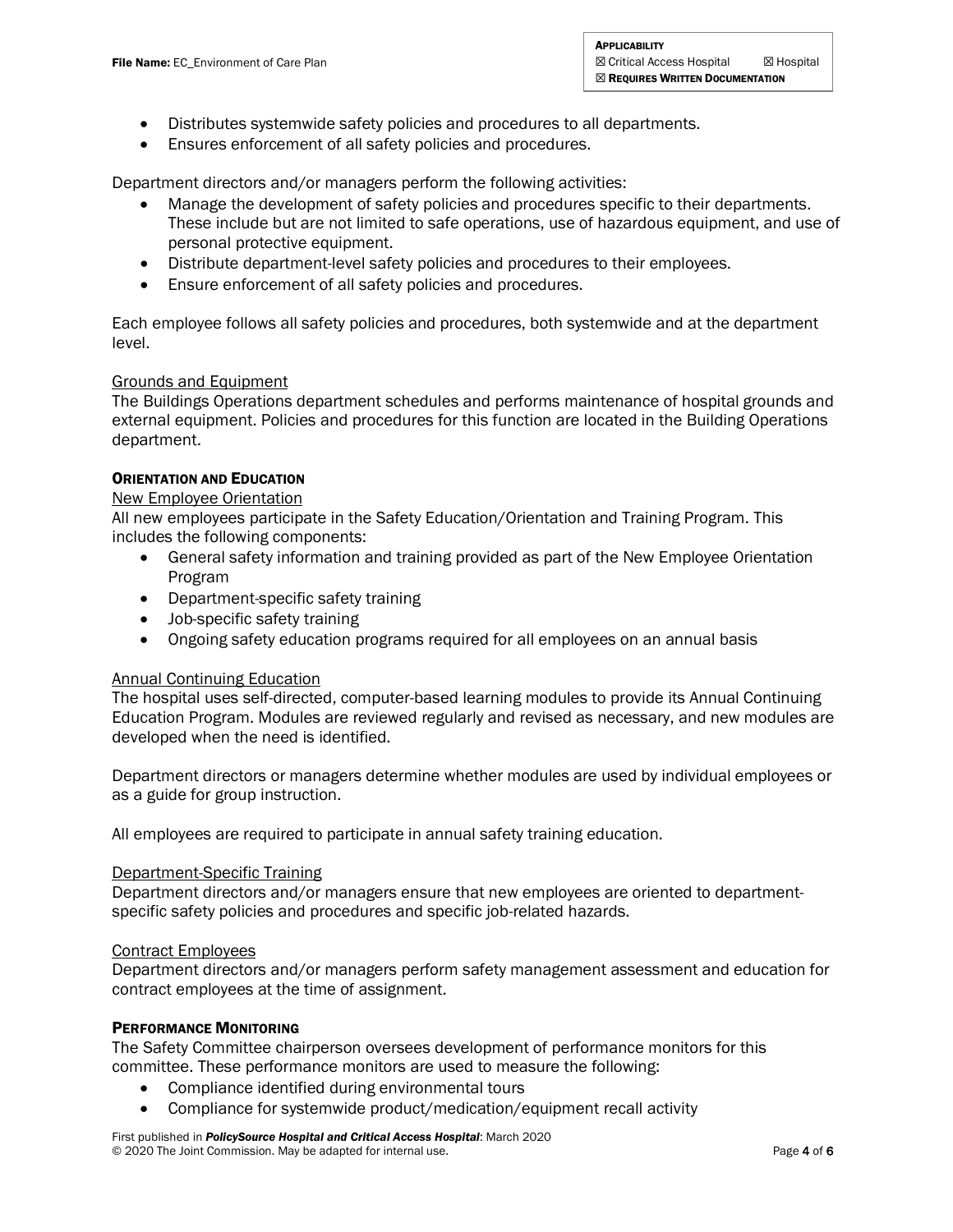• Compliance with annual safety education requirements

The Safety Committee does the following:

- Reports data from these performance monitors according to the following parameters:
	- o At least quarterly to the EC Committee<br>o Biannually to the Hospital Performance
	- Biannually to the Hospital Performance Improvement Committee
- Compiles performance indicators and reports them annually to the following groups:
	- o Patient Safety Council
	- o Governing Council
	- o Medical Executive Committee
	- o Care Excellence Committee
	- o Board or board-related committee
- Analyzes data from all the EC performance monitors at least annually.
- Selects at least one recommendation for an EC-related performance improvement activity based on that analysis.
- Reports the recommendation(s) to leadership.

# ANNUAL EVALUATION

The safety officer does the following:

- Coordinates an annual evaluation for each of the six functions associated with managing the EC (safety, security, hazardous materials and waste, fire safety, medical equipment, and utilities). The evaluation examines the following aspects of the Safety Management Plan:
	- o Objectives
	- o Scope
	- o Performance
	- o Effectiveness
- Reports results of the annual evaluation to the following groups:
	- o EC Committee
	- o Patient Safety Council<br>o Governing Council
	- Governing Council
	- o Medical Executive Committee
	- o Care Excellence Committee
	- o Appropriate department managers

The EC Committee does the following:

- Reviews and approves the annual evaluation report.
- Documents its discussions, actions, and recommendations in its minutes.

# **REFERENCES**

*Joint Commission Standard EC.01.01.01, EP 4.* The [hospital] has a written plan for managing the following: The environmental safety of patients and everyone else who enters the hospital's facilities.

*Joint Commission Standard EC.01.01.01, EP 5.* The [hospital] has a written plan for managing the following: The security of everyone who enters the [hospital]'s facilities.

*Joint Commission Standard EC.01.01.01, EP 6.* The [hospital] has a written plan for managing the following: Hazardous materials and waste.

*Joint Commission Standard EC.01.01.01, EP 7.* The [hospital] has a written plan for managing the following: Fire safety.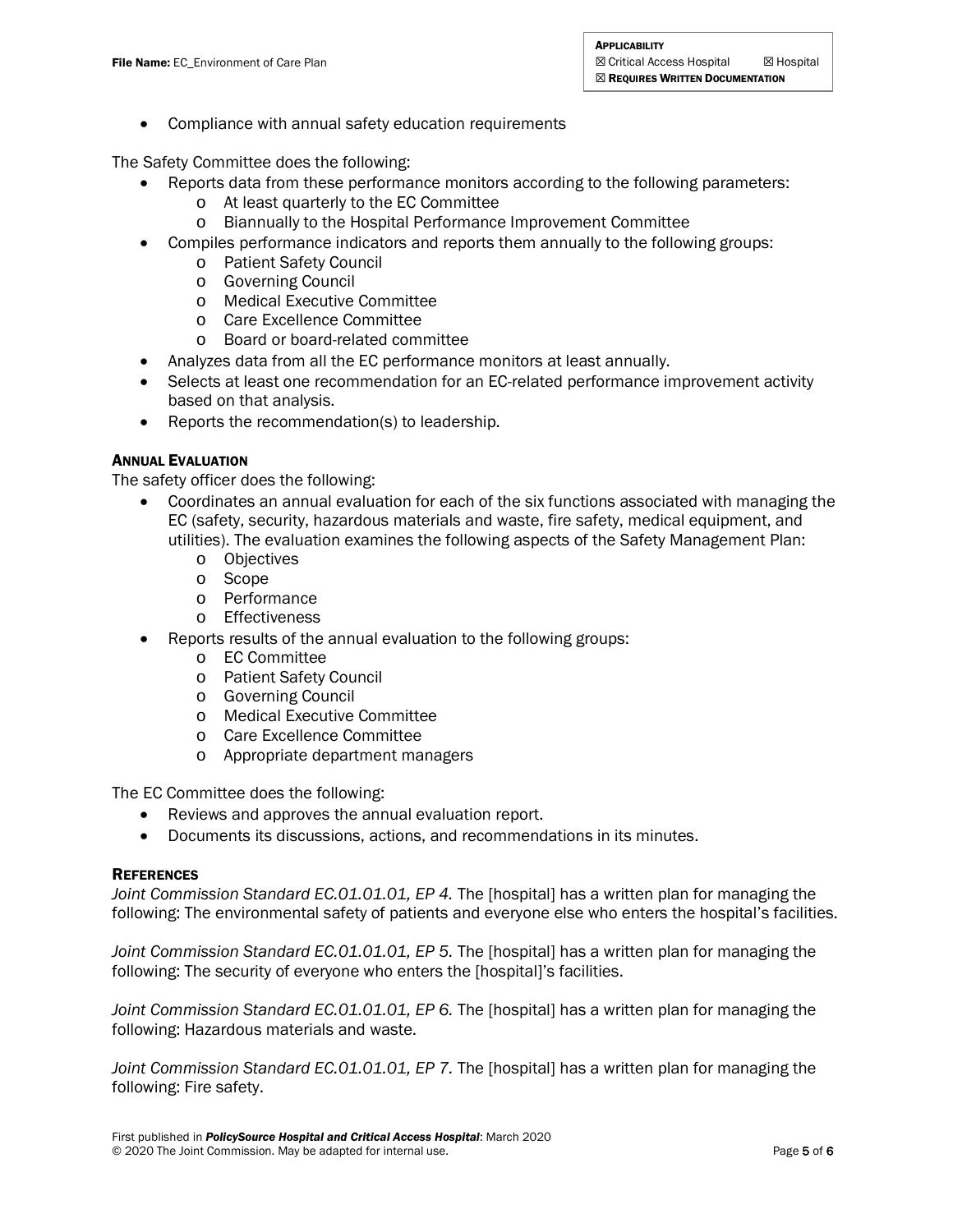*Joint Commission Standard EC.01.01.01, EP 8.* The [hospital] has a written plan for managing the following: Medical equipment.

*Joint Commission Standard EC.01.01.01, EP 9.* The [hospital] has a written plan for managing the following: Utility systems.

### **ATTACHMENTS**

Fire Safety Management Plan Hazardous Materials and Waste Management Plan Medical Equipment Management Plan Safety Management Plan Security Management Plan Smoke-Free Policy Utility Systems Management Plan

#### APPROVAL

| <b>NAME AND CREDENTIALS</b> | <b>NAME AND CREDENTIALS</b> |                             |
|-----------------------------|-----------------------------|-----------------------------|
| [Name and Credentials]      | [Name and Credentials]      |                             |
| <b>TITLE</b>                | <b>TITLE</b>                |                             |
| [Title]                     | [Title]                     |                             |
| <b>SIGNATURE</b>            |                             | <b>DATE</b><br>[MM/DD/YYYY] |
| <b>SIGNATURE</b>            |                             | <b>DATE</b><br>[MM/DD/YYYY] |

<span id="page-5-0"></span><sup>\*</sup> Text shaded yellow is content that goes above and beyond Joint Commission standards and, therefore, is not specifically required. However, the information is included to assist in developing best-practice policies and procedures.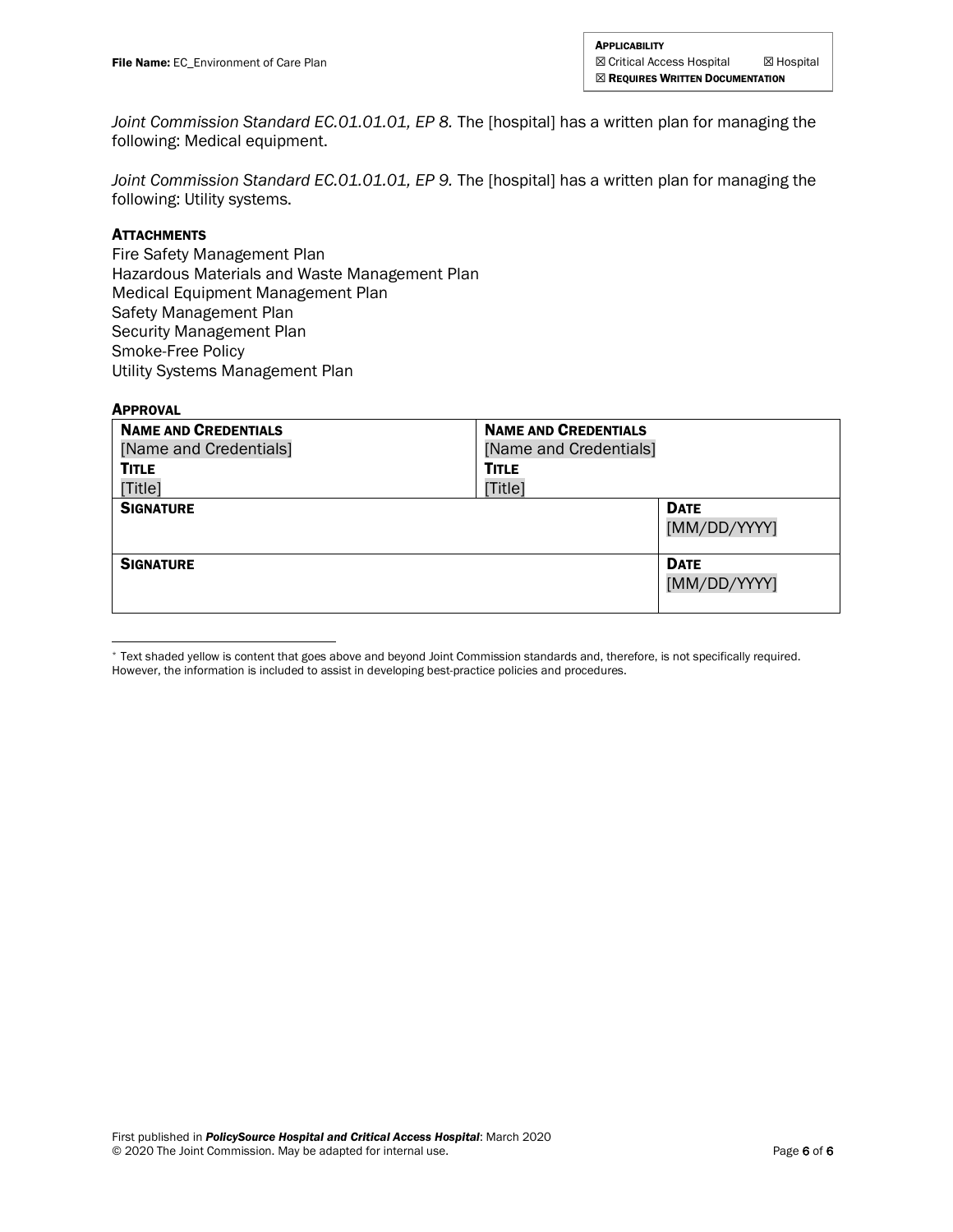# Medication Control Policy

| [Logo]                                           | <b>TITLE</b>                     |                                         | <b>IDENTIFICATION NUMBER</b> |
|--------------------------------------------------|----------------------------------|-----------------------------------------|------------------------------|
|                                                  | <b>Medication Control Policy</b> |                                         | [Number]                     |
| <b>ORGANIZATION(S)</b>                           | <b>LEVEL</b>                     | <b>CATEGORY</b>                         | <b>POSTING DATE</b>          |
| [Organization name]                              | $\Box$ System                    | $\square$ Clinical                      | [MM/DD/YYYY]                 |
|                                                  | $\Box$ Organization              | $\Box$ Management                       | <b>EFFECTIVE DATE</b>        |
|                                                  | $\Box$ Division                  | $\Box$ Regulatory                       | [MM/DD/YYYY]                 |
|                                                  | $\Box$ Department                |                                         |                              |
| <b>REVIEW CYCLE</b> $\Box$ 1 year $\Box$ 3 years |                                  | <b>REPLACES</b>                         |                              |
| LAST REVIEW DATE: [MM/DD/YYYY]                   |                                  | <b>TITLE: Medication Control Policy</b> |                              |
|                                                  |                                  | EFFECTIVE DATE(S): [MM/DD/YYYY]         |                              |

## POLICY STATEMENT

The hospital prescribes, dispenses, administers, and monitors medications in a safe and secure manner.

### **PURPOSE**

To establish a process that maintains medication safety in all phases of medication management storage, handling, wasting, security, disposition, and return to storage—to minimize risk of harm from medication errors and comply with relevant laws, regulations, and standards.

## **SCOPE**

Applies to all staff whose job involves participating in any aspect of the medication management process.

### **DEFINITIONS**

Immediately administered medication – A medication that an authorized staff member prepares or obtains, takes directly to a patient, and administers to the patient without any break in the process.

**Medication –** Any prescription medications, sample medications, herbal remedies, vitamins, nutraceuticals, vaccines, or over-the-counter drugs; diagnostic and contrast agents used on or administered to persons to diagnose, treat, or prevent disease or other abnormal conditions; radioactive medications, respiratory therapy treatments, parenteral nutrition, blood derivatives, and intravenous solutions (plain, with electrolytes and/or drugs); and any product designated by the Food and Drug Administration as a drug. This definition of medication does not include enteral nutrition solutions (which are considered food products), oxygen, and other medical gases.

### **RESPONSIBILITIES**

Unsupervised access to medications is the responsibility of only those personnel authorized to do so by virtue of their license and/or job description.

Ordering medications is the responsibility of only those personnel authorized to prescribe.

Dispensing of medications is the responsibility of only those personnel authorized to do so by the nature of their license (for example, physician, pharmacist).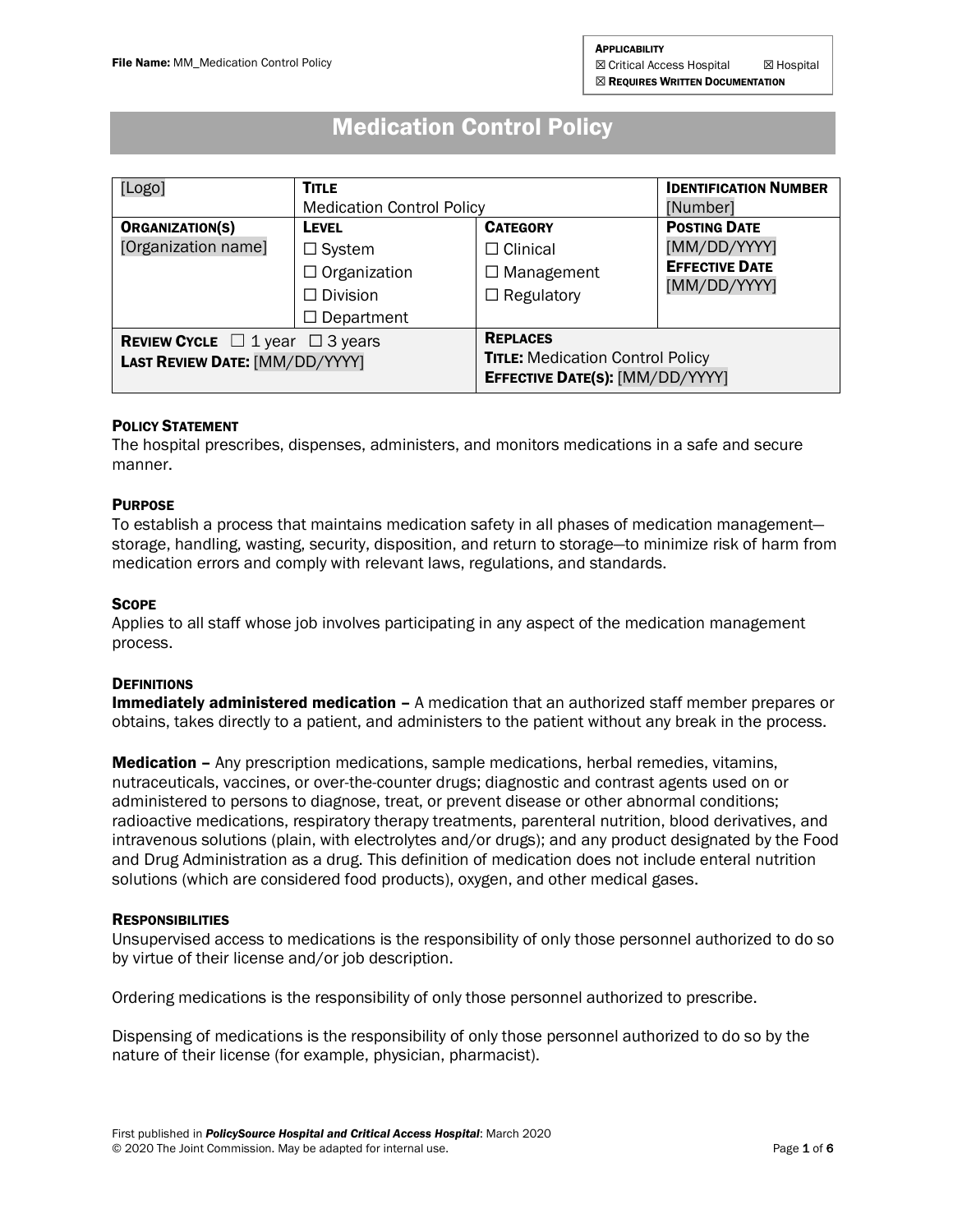Administration of medications is the responsibility of only those personnel authorized to do so by the nature of their license/certification and scope of practice.

Authorized licensed/certified staff is responsible for demonstrating competency prior to administering medications.

The pharmacist is responsible for reviewing and assessing medication orders in relation to the patient's medication profile.

### **PROCEDURES**

All procedures are performed by authorized licensed/certified staff, unless otherwise indicated.

## Storing Medications

- 1. Ensure that all medications are stored in one of the following ways:
	- In a locked container, cabinet, or refrigerator
	- Under constant surveillance
- 2. Label medications with patient's name, medical record number, and room number.
- 3. Store food and/or specimens in a separate refrigerator.
- 4. Prohibit combining partial components of containers, even if labels are the same.
- 5. Prohibit returning excess medication to the stock/bulk container.
- 6. Protect all light-sensitive medications from direct light.
- 7. Conduct medication storage inspections on each unit every month, and report findings to the unit manager.

### Discarding Medications

Licensed/certified staff members do the following:

1. Return all discontinued, expired, damaged, and/or contaminated medications to the pharmacy.

*For pre-drawn syringes:*

• Label, date, and discard pre-drawn syringes.

The pharmacist discards unused or partially used medications according to established policies and procedures.

### Handling Medications

- 1. Maintain control of medications at all times.
- 2. Keep medication in the unit-dose package until administration.
- 3. Adhere to the procedures described in the Controlled Substance Management Policy, as applicable.

### Returning Medication to Stock/Return Bin

*For medications in single-dose containers:* 

- Return unopened containers to the return bin at the MedStation.
- Select "Print Slip" option on the MedStation screen.
- Wrap slip around the returned item.
- Place item and slip into the return bin.
- *For medications in multiple-dose containers:* 
	- Open MedStation drawer.
	- Withdraw required dose from container.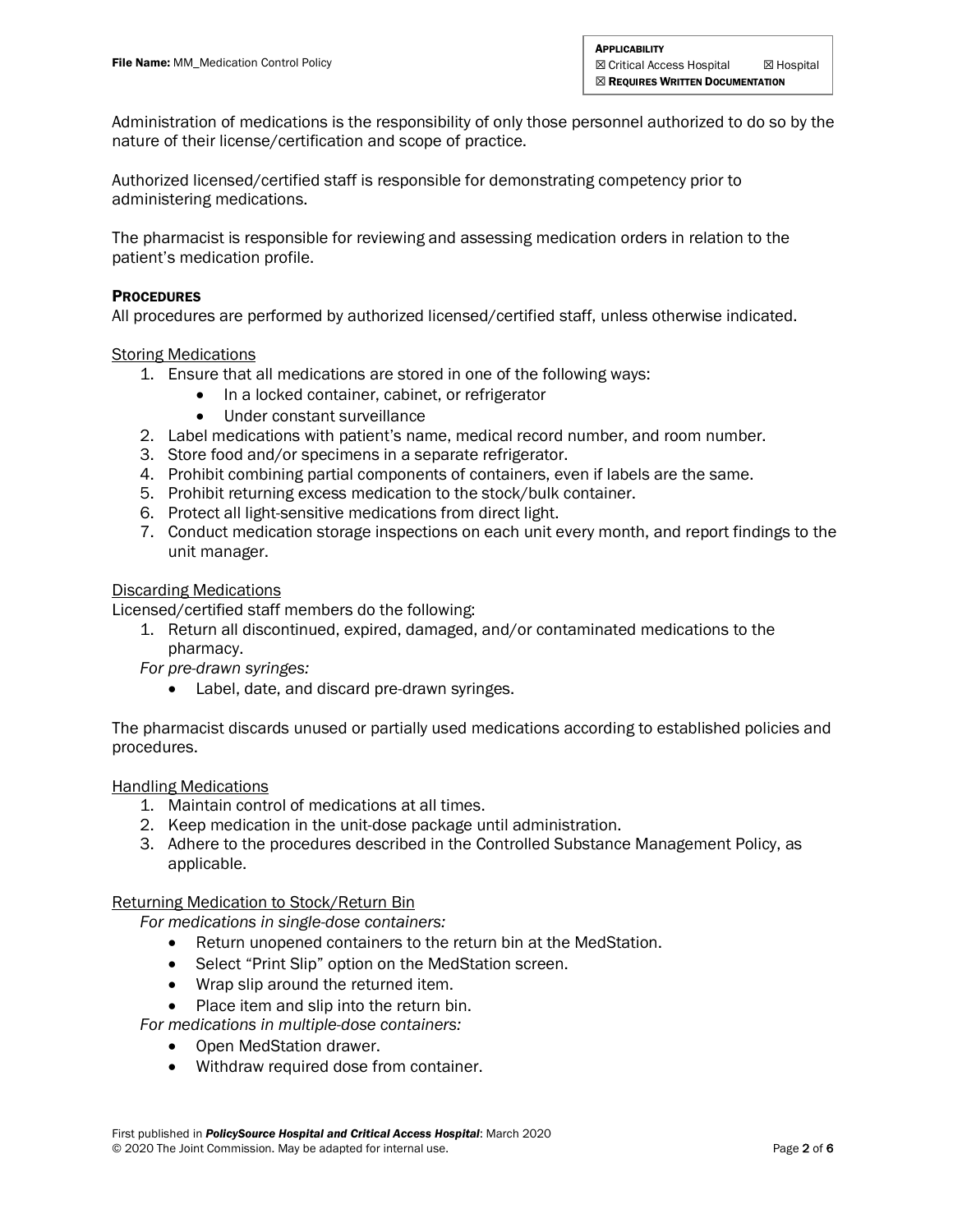- Return container to the MedStation drawer.
- Close the MedStation drawer.

*For controlled substances:*

• Perform return processes with another authorized licensed staff member to act as a witness.

*For oversized items that do not fit in return bin:*

- Select "Print Slip" option on the MedStation screen.
- Write on the slip the location of the locked cabinet or drawer in which you will store the item.
- Place slip in the return bin.
- Close the MedStation drawer.
- Take the second return slip that is generated.
- Wrap the oversized item in the second return slip.
- Lock item and slip in the location you described on the first slip.
- If the item is a controlled substance, add the item name and quantity to the inventory.

## Ordering Medications

Medication orders are managed in accordance with the Medication Orders Policy.

### Preparing and Dispensing Medications

The pharmacist or licensed/certified staff do the following:

- 1. Review all medication orders prior to dispensing, removal from floor stock, or removal from automated storage/distribution device.
- 2. Allow exceptions to order review *only* in urgent situations when the resulting delay would harm the patient.
- 3. Review medication orders with regard to the following factors:
	- Appropriateness of the drug, dose, frequency, and route of administration
	- Therapeutic duplication
	- Real or potential allergies or sensitivities
	- Real or potential interactions with other medications, food, and laboratory values
	- Other contraindications
	- Variation from organizational criteria for use
	- Other relevant medication-related issues or concerns
- 4. Clarify all concerns, issues, or questions with the prescriber before dispensing medication.
- 5. Compound or admix all sterile medications, intravenous admixtures, or other drugs, except in emergencies or when not feasible (for example, short product stability).
- 6. Prepare IV admixtures in accordance with IV Solution Preparation Policy.
- 7. Use filtered needles on IV ampule medications.

# Labeling Medications

- 1. Label all medications not immediately administered with the following information:
	- Drug name
	- Strength
	- Amount
	- Expiration date when not used within 24 hours or expiration time if expiration is less than 24 hours
- 2. Include the following information on labels of all compounded IV admixtures:
	- Date prepared
	- Diluent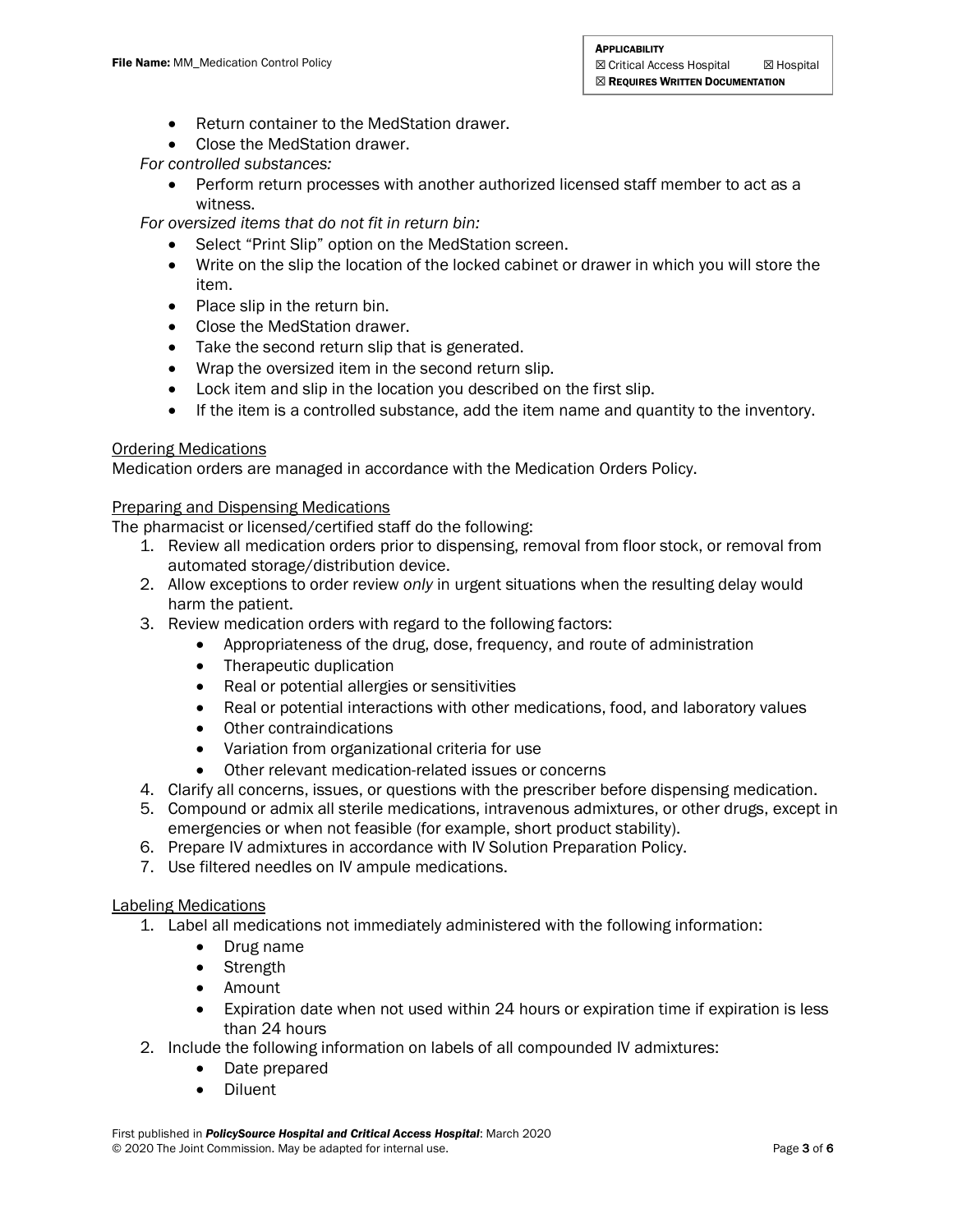- 3. Include the following information on labels when preparing medications for multiple patients or when the person preparing the medication is not the person administering it:
	- Patient name
	- Patient location
	- Directions for use
	- Applicable cautionary statements (for example, "requires refrigeration")
- 4. Dispense medications in the most ready-to-administer form via tube delivery system. *For medications and solutions in operative, perioperative, or procedural areas, on and off the sterile field:*
	- Use labels even if there is only one medication or solution being used.
	- Perform labeling at the time medication or solution is transferred from the original packaging to another container.
	- Perform labeling immediately following preparation. There should be no break between preparation and labeling.
	- Include the following information on labels:
		- o Drug name
			- o Strength
			- o Quantity
			- o Diluent and volume (if not apparent from the container)
			- o Preparation time and date
			- o Initials of the individual preparing the medication
			- o Expiration date and expiration time when expiration is less than 24 hours
	- Verify labels verbally and visually by two qualified individuals, when the person preparing the medication is not the person administering it.
	- Label no more than one medication or solution at a time.
	- Discard any unlabeled medications or solutions immediately.
	- Retain for reference all original containers from medication or solutions in the perioperative/procedural area.[\\*](#page-11-0)
	- Discard original containers *only* at the conclusion of the procedure.
	- Discard all labeled containers on the sterile field at the conclusion of the procedure.
	- Review all medications and solutions and their labels at shift change or break relief. This review is performed by both entering and exiting personnel.

### Administering Medications

- 1. Obtain medication orders from authorized prescriber.
- 2. Review all medication orders in a timely manner.
- 3. Clarify the order with the prescriber, if necessary.
- 4. Refer to the Patient Worksheet before each dose administration.
- 5. Verify the order against the order, or verbally verify the order with the prescriber, before administering the dose.
- 6. Review drug information before administering to become familiar with effects, dose, rate of administration, and side/adverse effects.
- 7. Check for any patient allergies, drug interactions, or alert information.
- 8. Clarify any questions or concerns with the prescriber before administering.
- 9. Wash hands prior to handling medications and/or equipment.
- 10. Read labels three times before administering, at these times in the process:
	- Before removing from storage area
	- Before preparing medication
	- Before returning to storage area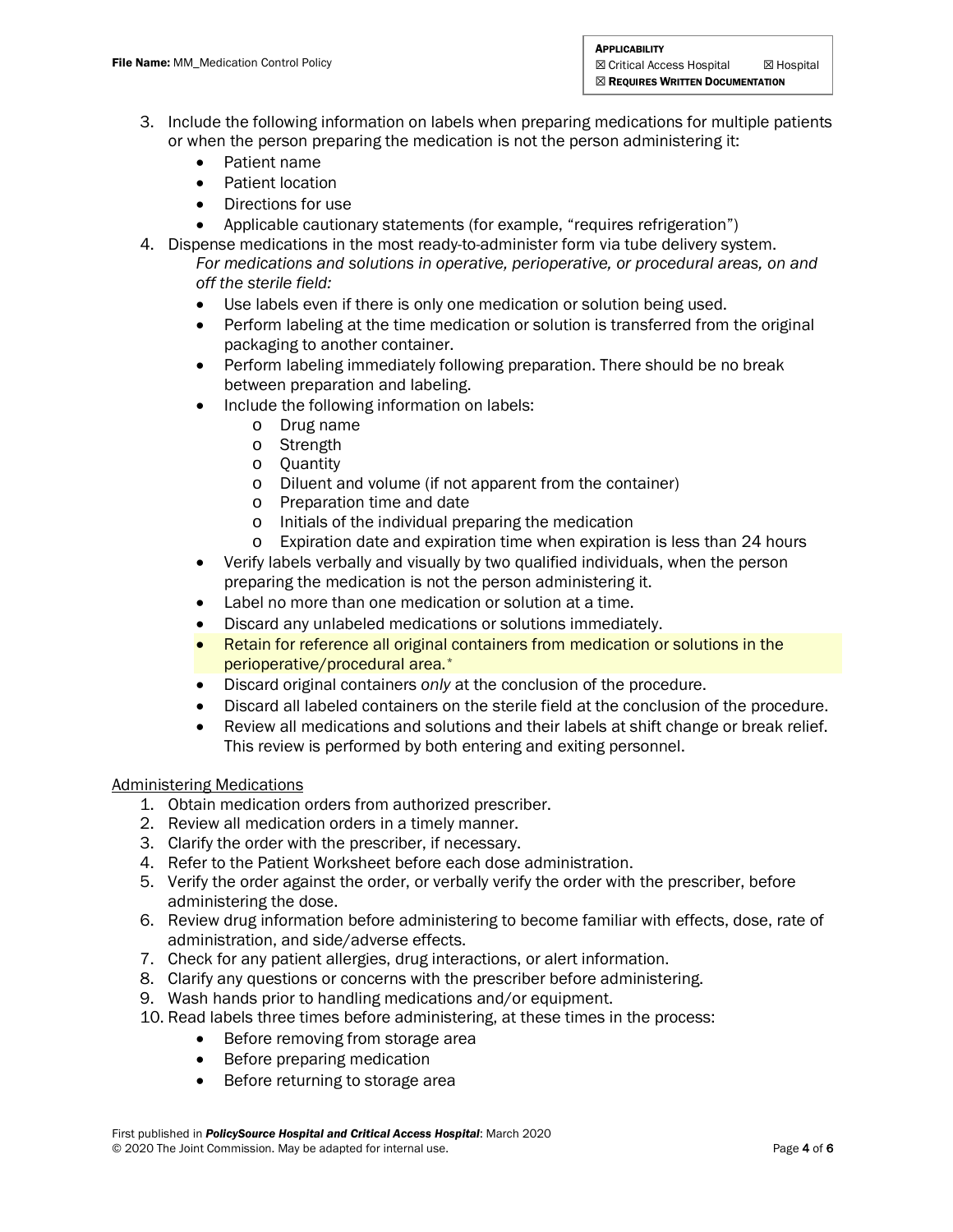- 11. Engage two licensed staff members to independently conduct a double check for narcotic and sedative continuous IV drips or PCA, insulin, therapeutic IV heparin, and chemotherapy.
- 12. Identify correct patient by checking two sources of information, according to the Patient Identification Policy.
- 13. *For IVs:* Identify appropriate free-flow protected infusion pump for specific administration route/rate.
- 14. Provide education to the patient about the medication's expected effects, possible side/adverse effects, and any applicable food/drug interaction.
- 15. Verify the following:
	- Medication is stable, based on visual examination for particulates or discoloration.
	- Medication has not expired.
	- No contraindications exist for administering the medication.
- 16. Compare the medication to the order just prior to administration.
- 17. Confirm the following just prior to administration:
	- Right patient
	- Right drug
	- Right dose
	- Right time
	- Right route (include injection site, if applicable)
	- Right indication
	- Right documentation
- 18. Observe the patient taking the medication.
- 19. *For injections:* Scrub diaphragms of locks and/or injection ports with 70% isopropyl alcohol prior to injection.
- 20. Dispose of all contaminated needles and syringes in the appropriate sharps/waste container.
- 21. Evaluate the patient's response to medications and document as needed.
- 22. Document all medications that are withheld (not given).

# Monitoring

- 1. Monitor the patient after the first dose of a medication.
- 2. Monitor the medication effects on the patient, based on the following:
	- Patient's own perceptions
	- Relevant lab results
	- Clinical response
	- Medication profile
	- Other relevant modes

*For medication error events:*

- Notify the physician immediately.
- Submit Incident Report, according to procedures described in the Incident Reporting Policy.

*For adverse drug reactions (ADRs):*

- Notify physician immediately of suspected ADR.
- Report and document the ADR, according to procedures described in the Adverse Drug Reaction Policy.

# **REFERENCES**

*Joint Commission Standard MM.03.01.01, EP 4.* The [hospital] follows a written policy addressing the control of medication between receipt by an individual health care provider and administration of the medication, including safe storage, handling, wasting, security, disposition, and return to storage.